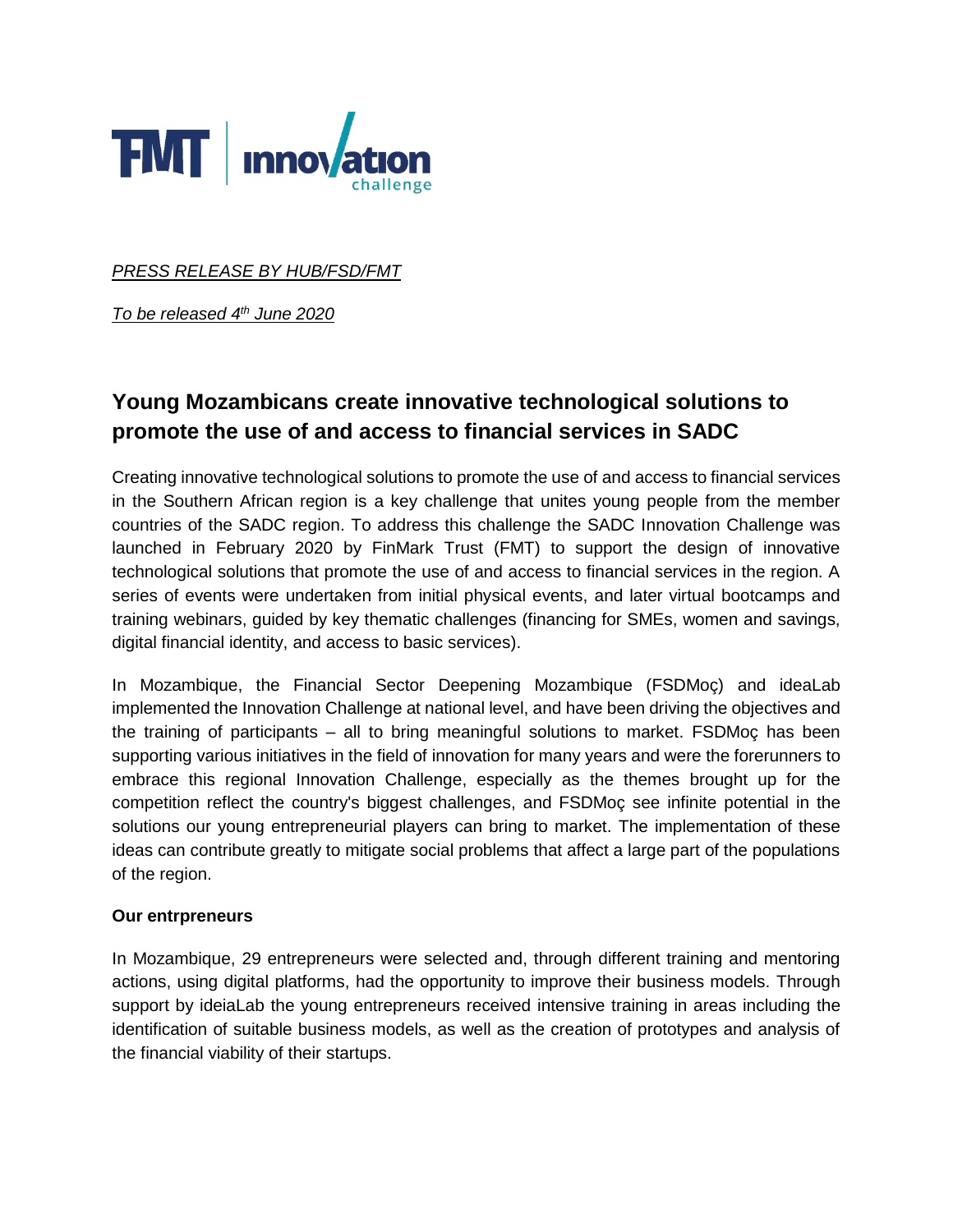Manuel Rego, Action Catalyst at ideiaLab, stepped up to the Innovation Challenge by ensuring there was a strong focus on the implementation of the Challenge, and the subsequent insertion of these young innovators in the business environment. Because the world is experiencing an 'atypical' period due to the COVID-19 pandemic, he states that "*Throughout the bootcamp and in all accompaniment to young people, ideiaLab made participants aware of the impact of this pandemic on the market where they will be inserted, and the importance of adapting to the new trends that reality imposes*". Rego's statement focuses on the principle that ideiaLab has adopted to give strength to the ability of entrepreneurs, with a view to being attentive to different adversities, reinventing themselves whenever necessary, and looking for proactive strategies.

Tauanda Chare, founder of MobileCare Insurance (one of the participating entrepreneurs), expected the Innovation Challenge to train and guide him in order to bring a series of benefits for society, with reduced cost service through insurance. To this end, he hopes to win the competition to assert his intentions. "*My next call is to Africa, as we have created the solution for all African markets, reducing inequality in access to insurance services, guaranteeing digital funeral administration services, and reducing debt induced by death in African families*" concluded Tauanda .

Like Tauanda, Joaquim Júnior also looks forward to bringing great contributions to Africa providing information to any and all interested parties about the places with agricultural products available for sale. With this service, Joaquim maintains that there will be an increase in the income of agricultural producers, a reduction and possibly eradication of losses due to the lack of a market, and finally, the appreciation of the hard work of agricultural workers. As a participant in the challenge, Joaquim believes he has a unique and transforming experience, and more than only advancing in the competition, he is focused on implementing all the lessons he has gained through the bootcamp, and emphasises that whether he wins or not, this is not the end for his solution and business.

## **National Final**

We are very excited to be at one of the highest points of The Innovation Challenge, with the national final to be held on  $5<sup>th</sup>$  June. It is the first time that an event such as this is 100% digital, due to the restrictions caused by the COVID-19 pandemic. On Friday four entrepreneurs will be highlighted by the challenge jury, among those pre-selected, who will have the honor of representing the country in the grand finale of this competition, which will feature six more countries in the region: Botswana, Lesotho, Malawi, South Africa, Tanzania and Zambia.

We have been very privileged to take the Innovation Challenge through to the country finals and regional grand finale in an online or virtual environment. COVID-19 has made the drive for solutions that impact and better the lives of people in our countries all the more important in the need for relevance and to be applicable to our 'new' environment" states Robert Jones, a Financial Inclusion Specialist at FinMark Trust, who has driven the in-country competitions and the move to a virtual environment. With its focus squarely on driving innovation in the SADC region, FMT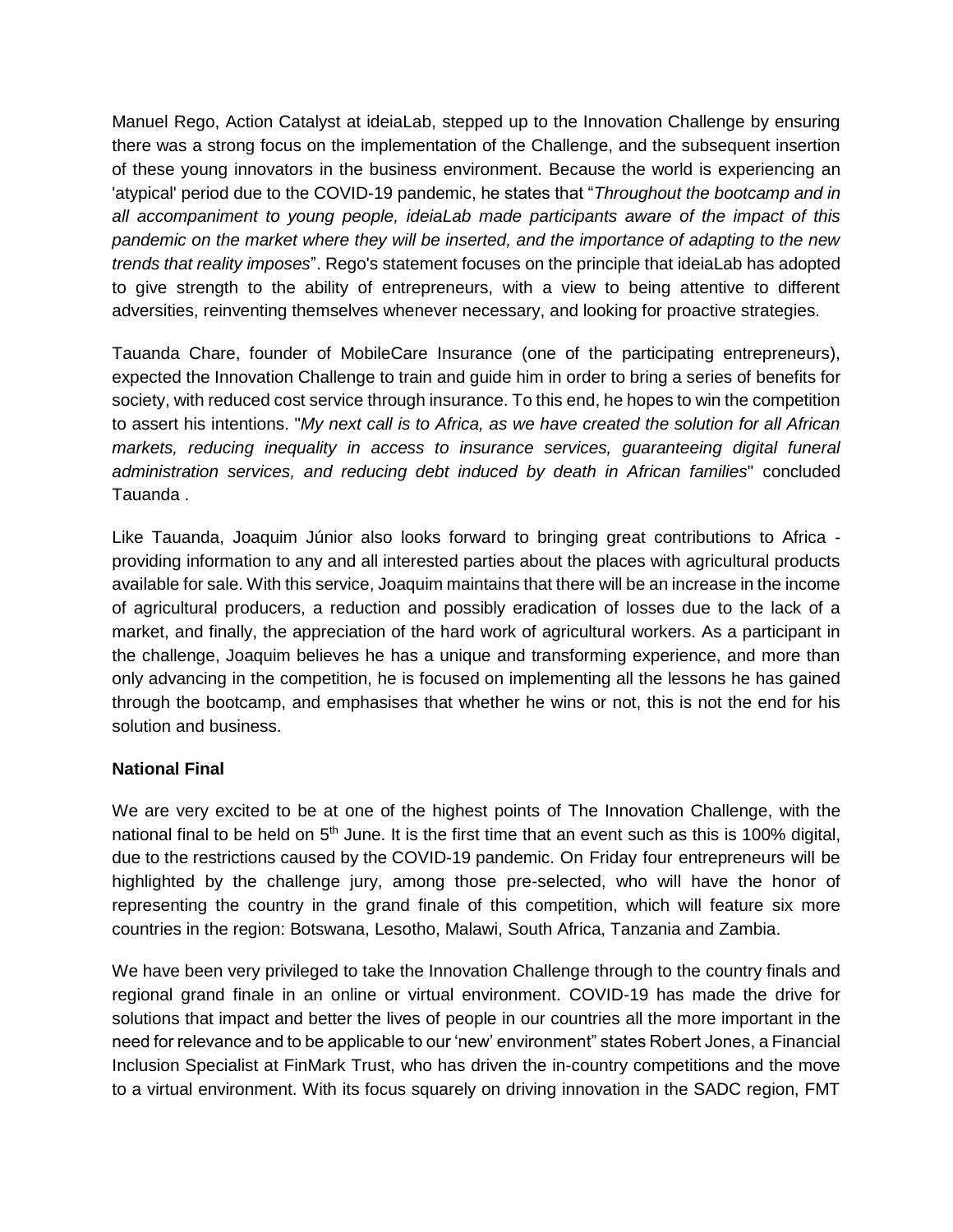believes partnerships with our FSD Network and hubs such as ideiaLab have been pivotal to generating the momentum and impact that is needed to change the face of financial inclusion over the next few years.

It is particularly exciting now to note that winners from the countries involved will receive cash prizes, support for incubation needed for further development, marketing, and operational development, as well as sponsorship to participate in the regional grand finale. Follow #SADCInnovation Challenge on Twitter to see who the winners are.

*ENDS*

## **Notes to Editors**

### **About FSDMoç**

The Financial Sector Deeping Moçambique (FSDMoç), a program funded by DFID-UK Department for International Development and The Swedish International Development Cooperation Agency, is a facility for financial sector development with focus on expanding levels of inclusion. We direct our investments and insights to address constraints in the financial market, helping the diversification of Mozambique's economy and bringing prosperity and economic resilience to Mozambique's people. At the core of our strategy, are women, youth and rural lowincome population, as well as small businesses that lack access to appropriate and accessible financial services.

## **About FinMark Trust (FMT)**

FinMark Trust is an independent non-profit trust whose purpose is 'Making financial markets work for the poor, by promoting financial inclusion and regional financial integration'. We pursue our core objective of making financial markets work for the poor through two principle pro-grammes. The first is through the creation and analysis of financial services consumer data to provide in depth insights on both served and unserved consumers across the developing world. The second is through systematic financial sector inclusion and deepening programs to over-come regulatory, supplier and other market level barriers hampering the effective provision of services. Together, these programmes unlock financial inclusion and sector development through a symbiotic relationship between rigorous data collection and research activities. Our work can be found in South Africa, throughout the SADC region and the global arena.

## **About insight2impact (i2i)**

The insight2impact resource centre aims to catalyse the provision and use of data by privatesector and public-sector actors to improve financial inclusion through evidence-based, datadriven policies and client-centric product design. It is funded by the Bill & Melinda Gates Foundation in partnership with The MasterCard Foundation.

## **Contact:**